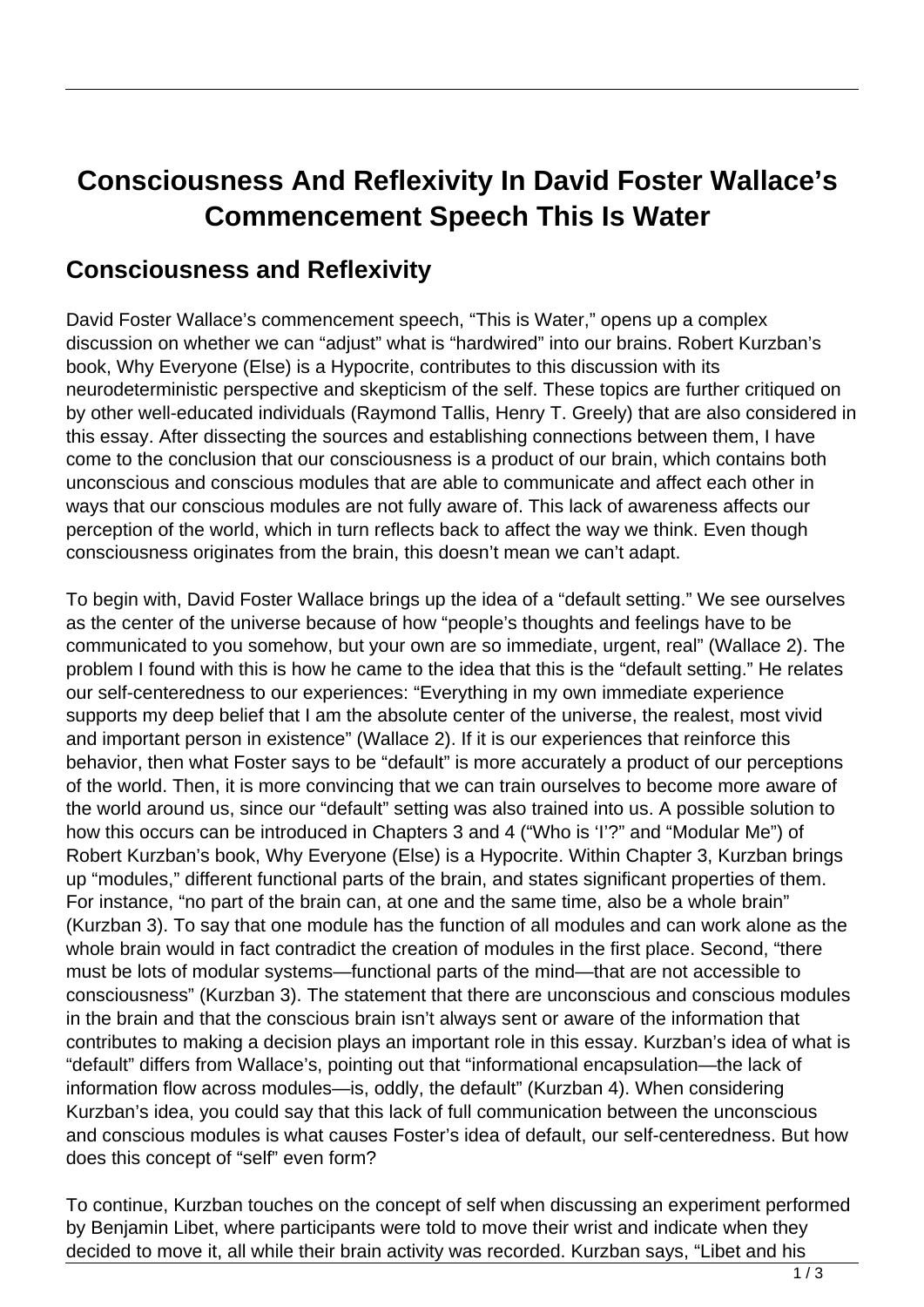colleagues found that brain activity preceded subjects' reports of their wish to move their wrist" (Kurzban 6). To me, this makes sense, as a physical movement requires a module or set of modules in the brain to perform. These results cause controversy on whether we truly have free will, to which I would argue that we do not, in the sense that we cannot perform any action without the use of the brain and its modules. Rather, we have conscious intention of moving our wrist, but the lack of information flow between our unconscious and conscious modules leaves our conscious modules not fully aware of why or how we moved our wrist at that particular time. Therefore, they fill in the gaps, because if the conscious modules do not perceive this communication with the unconscious, then it seems natural that we would get the idea that our decisions come from and are ultimately made with our consciousness, enforcing Foster's point of how we see our conscious as the most immediate, important thing about ourselves. So if our unconscious modules communicate certain information back to the conscious modules, perhaps there is information coming from the conscious modules to the unconscious modules as well. This reflexivity can be what causes our brains to be trained and adapt.

In contrast to Kurzban's support of neurodeterminism, Raymond Tallis in his book, Aping Mankind, claims, "Those who deny our freedom do so on the basis of experiments that remove selves from their worlds and focus on elements of behaviour that are uprooted from the contexts that make sense of actions: or, more precisely, reduce actions to movements" (Tallis 247). Kurzban focuses on the movement of the wrist without considering the set of actions and decisions associated with it. Yet, Tallis doesn't effectively explain how these sets of decisions are distinctly separate from the movement of the wrist when all of them require the modules of the brain in order to come into existence. While Tallis tries to argue free will, in the end, our intentions and decisions still form within the brain. However, his consideration of how outside factors play a role opens up the discussion of how our perception turns back and affects our modules. Specifically, his mention of a study by Jan Scholz reveals interesting results: "The researchers found that people who learned to juggle over a period of six weeks had clear changes in the white matter of a part of the cerebral cortex (the intraparietal sulcus) that is associated with visuomotor skills" (Tallis 254). This shows how the brain can condition itself through constant training. While Tallis claims that "it is not the brain that is doing this but the participants who enrolled in the experiment," as said before, the set of activities that these participants perform originate from the brain's modules, including our idea of "self" and Tallis' belief that "we" will our brains to change. It's not possible for them to originate outside of all the functioning modules of the brain. While I am convinced of this neurodeterministic perspective, that does not mean I believe we are all simply products of nature.

As previously stated, our unconscious modules do not reveal everything to the conscious modules, resulting in the rationalization of our decisions and the idea that our conscious plays the most significant role in what we do and how we live. The various ways we can rationalize lead to different perspectives and interpretations, and I believe this contributes to the complexity of society (morals, conflict, inequality, for instance). After forming this opinion, I've found it to align with Henry T. Greely's opinions in his commentary, "What If? The Farther Shores of Neuroethics:" I cannot see how I can have something like a robust free will in a determined universe. But I feel as though I have free will" (Greely 444). The belief that we have free will, that we can choose how to act and what to believe, is a prevalent idea in society that affects it large-scale. It has been trained into us the moment we could experience things through our consciousness. This belief helps form society, revealing the importance of the informational encapsulation and reflexivity between the unconscious and conscious modules in our brain.